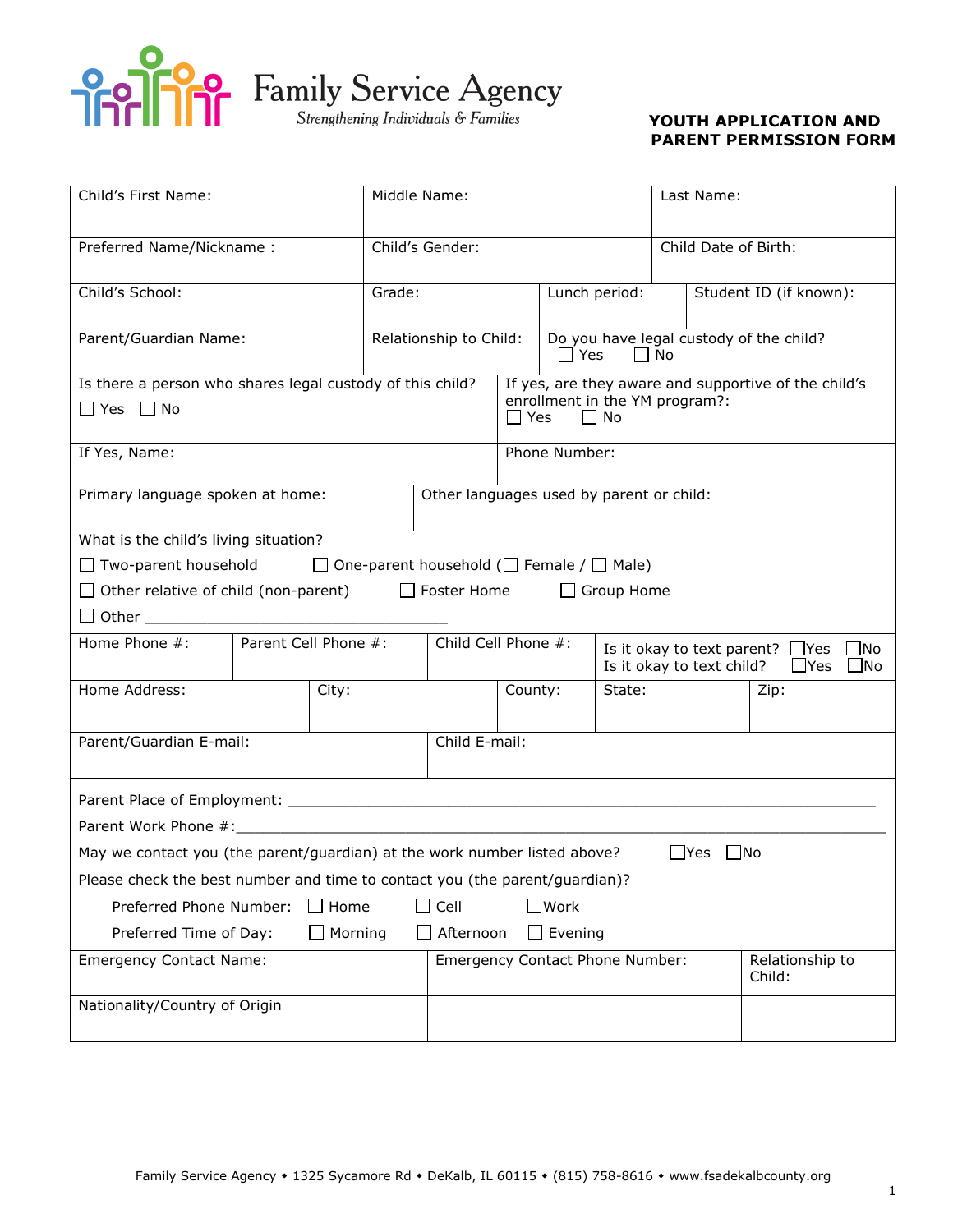

**Pop** Family Service Agency<br> *Strengthening Individuals* & Families **COUTH APPLICATION AND** 

## **PARENT PERMISSION FORM**

| Child's Race/Ethnicity:                    | $\Box$ Multi-race (check all that apply) |
|--------------------------------------------|------------------------------------------|
| American Indian or Alaska Native           | American Indian or Alaska Native         |
| Asian                                      | Asian                                    |
| Black or African American                  | Black or African American                |
| $\Box$ Hispanic or Latino                  | $\Box$ Hispanic or Latino                |
| $\Box$ Native Hawaiian or Pacific Islander | □ Native Hawaiian or Pacific Islander    |
| l White                                    | White                                    |
| Other                                      | l Other                                  |
|                                            |                                          |

(continued on the next page)

#### **Please mark the appropriate answers below:**

\_\_\_\_\_\_\_\_\_\_\_\_\_\_\_\_\_\_\_\_\_\_\_\_\_\_\_\_\_\_\_\_\_\_\_\_\_\_\_\_\_\_\_\_\_\_\_\_\_

1. Family Service Agency's Youth Mentoring receives funding to provide mentors to children who have parent(s) or parent figure (Aunt, uncle, brother, etc) in prison. Does your child have a parent or parental figure in prison at this time?  $\Box$  Yes  $\Box$  No If yes, please explain:

2. Does your child have a parent/caregiver with current or past military experience?  $\Box$ Yes  $\Box$ No

| If yes, please list dates of service: ___                                                                      |
|----------------------------------------------------------------------------------------------------------------|
| Branch:<br>$\Box$ Air Force<br>$\Box$ Marine Corps<br>$\Box$ Army<br>$\Box$ Navy<br>Coast Guard                |
| Component: $\Box$ Active<br>$\Box$ National Guard $\Box$ Reserve                                               |
| Is the parent currently deployed? $\Box$ Yes $\Box$ No                                                         |
| If yes, please the date of deployment:                                                                         |
| Is the parent retired from the military? $\Box$ Yes $\Box$ No                                                  |
| Is the parent separated/discharged (other than retired)? $\Box$ Yes $\Box$ No                                  |
| Does your child have a parent/caregiver considered fallen, wounded or disabled? $\Box$ Yes<br>l INo            |
| 3. Has your child ever been arrested or involved in the juvenile justice system?                               |
| $\Box$ Yes. Please explain: $\Box$                                                                             |
| $\square$ No                                                                                                   |
| 4. Within the last year, has your child been in any trouble at school?                                         |
| Poor Grades                                                                                                    |
| Skipping school/classes                                                                                        |
| Truant                                                                                                         |
|                                                                                                                |
| Has been suspended (Reason for suspension: Change and Change and Change and Change and Change and Change and C |
|                                                                                                                |
|                                                                                                                |
| 4. Number of people (adults and children) in household: ______                                                 |
|                                                                                                                |
| 5. Is parent/guardian receiving income assistance? $\Box$ Yes $\Box$ No                                        |
| 6. Is parent/guardian receiving housing assistance (i.e. Section 8, residence in public-housing, etc.)?        |
| $\Box$ No<br>If living in a housing development, please list the name:<br>lYes                                 |
| Family Service Agency • 1325 Sycamore Rd • DeKalb, IL 60115 • (815) 758-8616 • www.fsadekalbcounty.org         |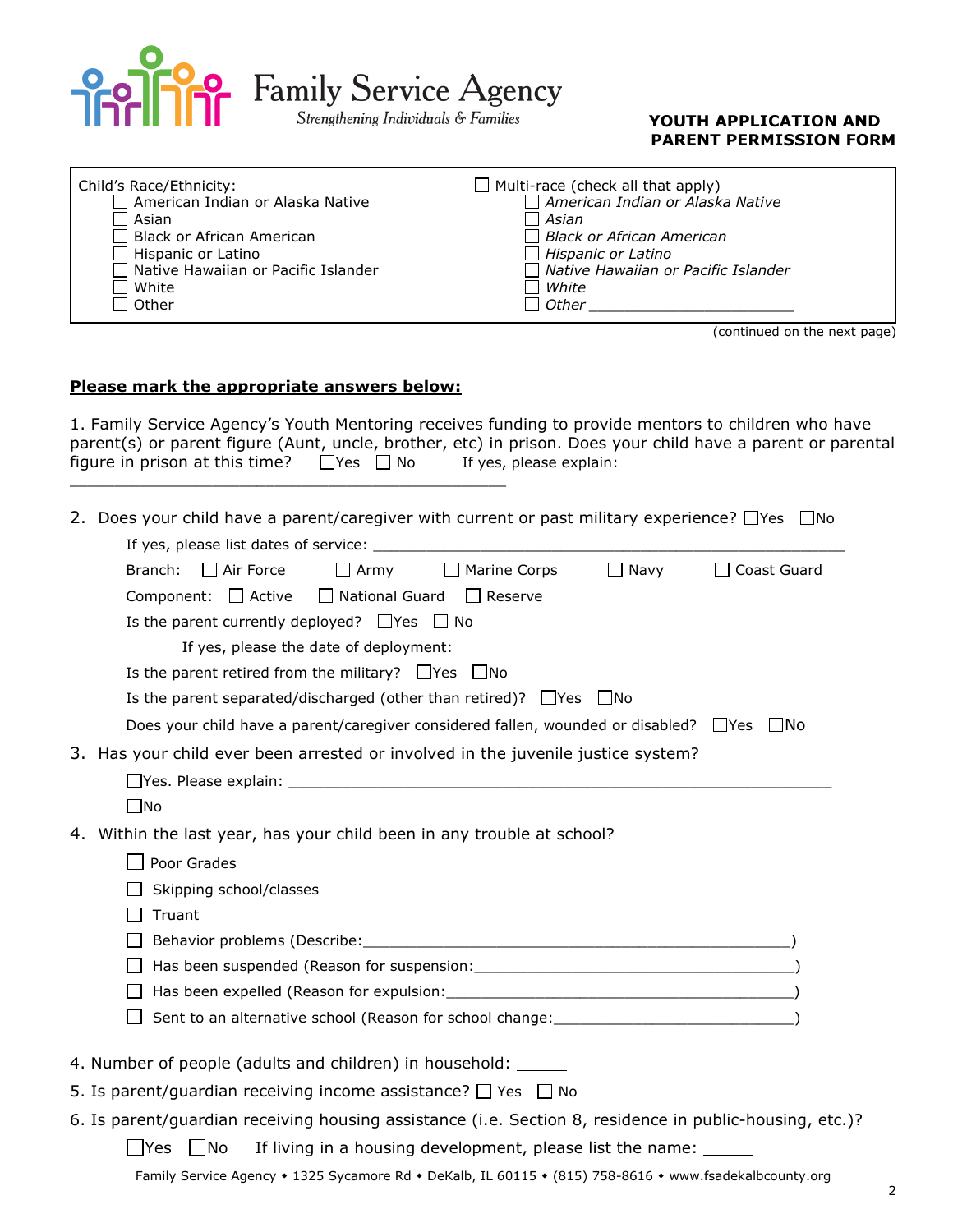

| 7. Does your child receive free or reduced lunch? $\Box$ Yes- Free $\Box$ Yes - Reduced $\Box$ No                                                                                                |  |  |  |  |
|--------------------------------------------------------------------------------------------------------------------------------------------------------------------------------------------------|--|--|--|--|
| 8. Please check your estimated household income:                                                                                                                                                 |  |  |  |  |
| $\Box$ 0-\$10,000 $\Box$ \$10,001-\$15,000 $\Box$ \$15,001-\$20,000 $\Box$ \$20,001-\$30,000<br>$\Box$ \$30,001-\$50,000 $\Box$ \$50,001+                                                        |  |  |  |  |
| 9. Does your child receive any of these services?<br>$\Box$ Special Education $\Box$ Speech Therapy<br>$\Box$ Tutoring $\Box$ In-school Counseling<br>□ Other Counseling. Please Describe: _____ |  |  |  |  |
| <b>Household Demographics:</b>                                                                                                                                                                   |  |  |  |  |

Youth mentoring receives grant funding for providing youth services. As part of the grant requirements

we ask for additional household information. Please answer the following as it applies to the **household** 

### **and primary household/guardian.**

### **Head of Family Name:**

| Multi-Race (any 2 or more) ___ Native Hawaiian and Other Pacific Islander<br>Other                                                                                                                                                                                                                                  | White |  |  |
|---------------------------------------------------------------------------------------------------------------------------------------------------------------------------------------------------------------------------------------------------------------------------------------------------------------------|-------|--|--|
| Ethnicity: _____Hispanic/Latino ____Non-Hispanic/Latino                                                                                                                                                                                                                                                             |       |  |  |
| Primary Language: ____Arabic _____Chinese ____English ____French ____German ____Italian<br>Other Russian Sign Language Spanish                                                                                                                                                                                      |       |  |  |
|                                                                                                                                                                                                                                                                                                                     |       |  |  |
| Education: 0-8 Grade 9-12 (Non Grad) HS Diploma/GED 12+<br>Some Post-Secondary 2-4 Yrs. College Grad Graduate or Other Post-Secondary School                                                                                                                                                                        |       |  |  |
| Military Status: Active Military None Veteran                                                                                                                                                                                                                                                                       |       |  |  |
| Disabled: No Yes                                                                                                                                                                                                                                                                                                    |       |  |  |
| Work Status: ___Employed Full-Time ______Employed Part-Time _____Migrant Seasonal Farm Worker<br>Retired ____Unemployed (More than 6 Months) ___Unemployed (Not in Labor Force)<br>Unemployed (6 Months or Less)                                                                                                    |       |  |  |
| Unable to Work Reason (if applicable): Caregiver Disabled Senior Transportation                                                                                                                                                                                                                                     |       |  |  |
| Farmer: No Ness Migrant Seasonal                                                                                                                                                                                                                                                                                    |       |  |  |
| Health Insurance: ______None _______Direct Purchase _____Employment Based _______Medicaid<br>Medicare Military Health Care State Children's Health Insurance Program State<br>Health Insurance for Adults<br>Family Service Agency • 1325 Sycamore Rd • DeKalb, IL 60115 • (815) 758-8616 • www.fsadekalbcounty.org |       |  |  |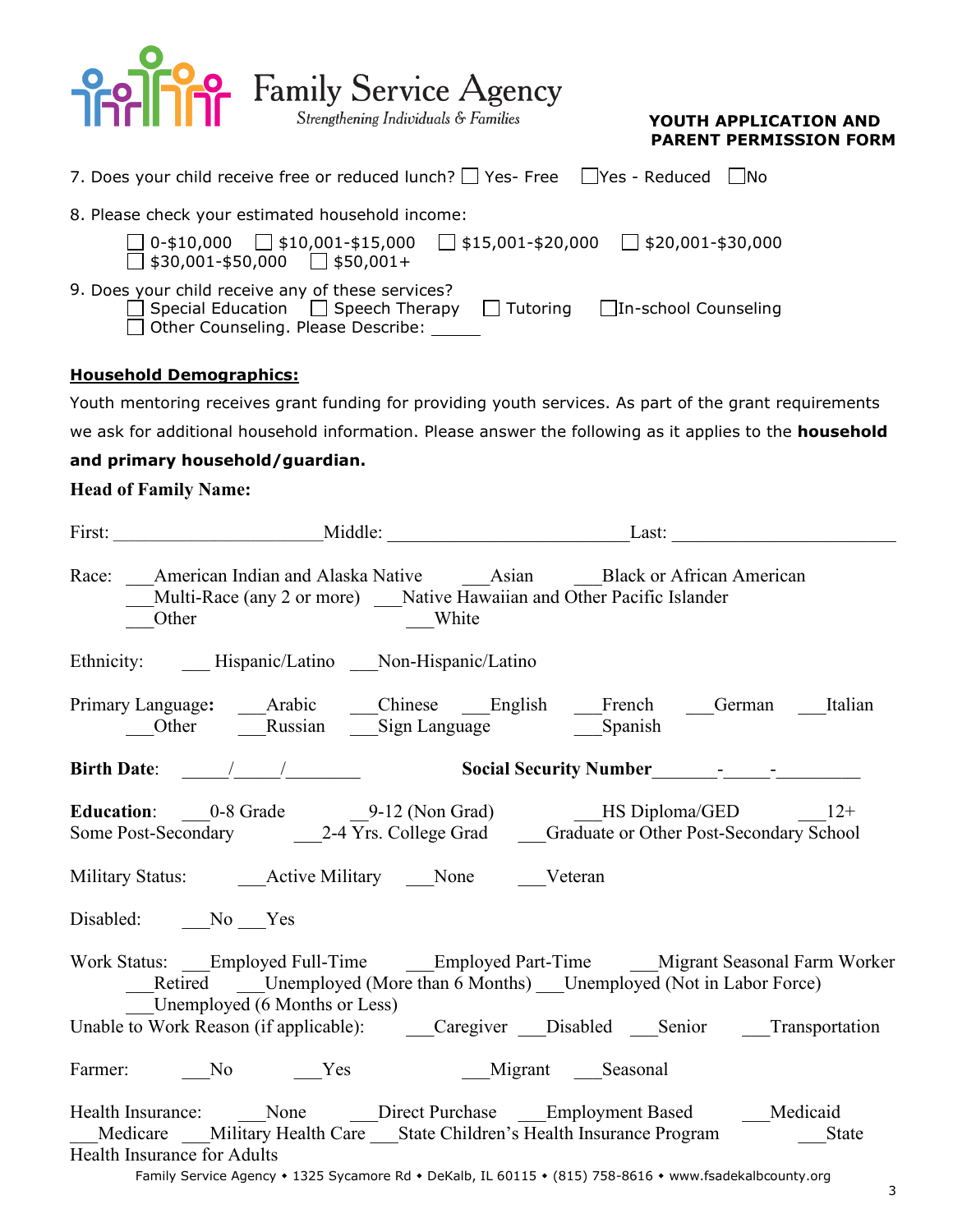

| <b>Family Characteristics:</b>                                                          |                                                                                                                                                                                            |
|-----------------------------------------------------------------------------------------|--------------------------------------------------------------------------------------------------------------------------------------------------------------------------------------------|
|                                                                                         | Family Type: Single Person Single Parent 2 Adults No Children 2 Parent Family                                                                                                              |
| 2 or More Related Adults with Children 3 or More Adults No Children                     |                                                                                                                                                                                            |
| Non Parent Adult(s) with Children ______ Foster Parents ____Multigenerational Household |                                                                                                                                                                                            |
| Other                                                                                   |                                                                                                                                                                                            |
|                                                                                         | Housing Type: ________Own _______Rent not subsidized _______________Subsidized Rent _____Institutional<br>__Group Home __Homeless Unsheltered __Homeless Sheltered Other _________________ |
| Monthly Housing Cost: \$ Recently Sheltered (Y / N)                                     |                                                                                                                                                                                            |
| If Homeless:                                                                            |                                                                                                                                                                                            |
| Nature of Homelessness:<br>Precariously Housed & at Risk of Becoming Homeless           | Chronically Homeless Imminently at Risk of Becoming Homeless Literally Homeless                                                                                                            |
| ___5-10 ___11 or more) ___Mobile Home ____Single Room Occupancy                         | Dwelling Type (do not answer if homeless): ___Single Family ____Multiple Units (# of unit's ___2-4                                                                                         |
|                                                                                         | Additional Household Member #1: First Name: Last Name: Last Name:                                                                                                                          |
| Birth Date: 1 1 Social Security Number 1-1                                              | Additional Household Member #2: First Name: Last Name: __________________________                                                                                                          |
| Birth Date: 1 1 Social Security Number -                                                | Additional Household Member #3: First Name: Last Name: Last Name:                                                                                                                          |
|                                                                                         |                                                                                                                                                                                            |
|                                                                                         |                                                                                                                                                                                            |
|                                                                                         |                                                                                                                                                                                            |
|                                                                                         | Child #4: First Name: Last Name: Last Name: Birth Date: ///<br>Social Security Number<br><u>-</u>                                                                                          |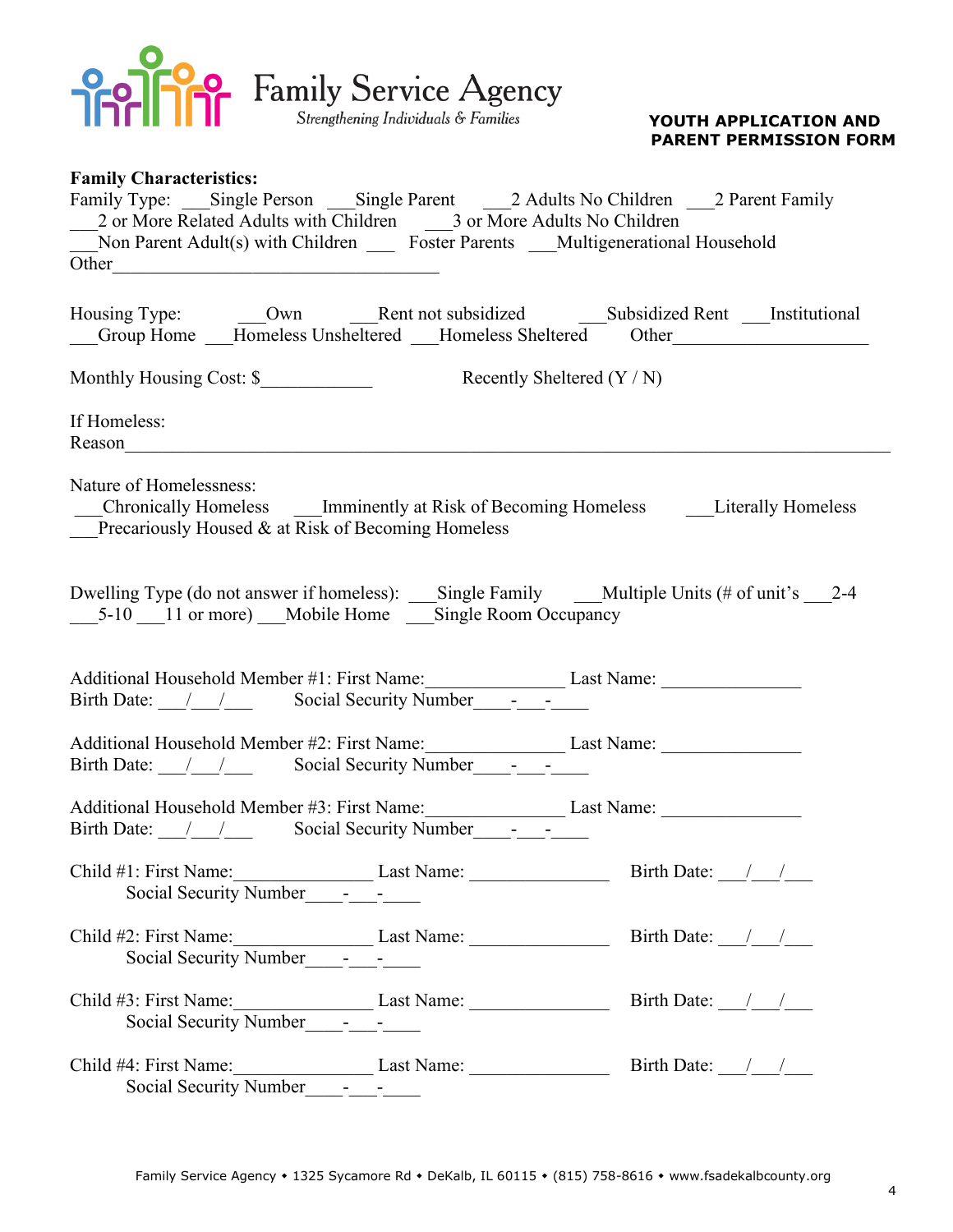

### **YOUTH APPLICATION AND PARENT PERMISSION FORM**

| <b>Household Income:</b>                                           |                                     |
|--------------------------------------------------------------------|-------------------------------------|
| <b>Income Type</b>                                                 | <b>Amount Received Past 90 Days</b> |
| Aid to Aged, Blind, & Disabled (AABD)                              | \$                                  |
| Alimony                                                            | \$                                  |
| Child Support                                                      | \$                                  |
| Employment                                                         | \$                                  |
| General Assistance (GA)                                            | \$                                  |
| Interest                                                           | \$                                  |
| Other Income                                                       | $\mathbb{S}$                        |
| Other Wages                                                        | \$                                  |
| Pension                                                            | \$                                  |
| Private Disability Insurance                                       | \$                                  |
| Social Security (SSA)                                              | \$                                  |
| Social Security Disability Insurance (SSDI)                        | \$                                  |
| Supplemental Security Income (SSI)                                 | \$                                  |
| Temporary Assistance for Needy Families (TANF)                     | \$                                  |
| Unemployment                                                       | \$                                  |
| Veterans Assistance (VA) Benefits                                  | \$                                  |
| Veterans Assistance (VA) Non-Service Connected Disability Pension  | \$                                  |
| Veterans Assistance (VA) Service-Connected Disability Compensation | \$                                  |
| <b>Worker Compensation</b>                                         | \$                                  |
| <b>Total</b>                                                       | $\bullet$                           |

### **Total 90 Day Family Income (Total Above Plus Other Household Member Income):**  $\textbf{\$}$

Earned Income Tax Credit (EITC): No Yes, Amount: \$\_\_\_\_\_\_\_\_\_\_\_\_\_\_\_\_\_\_ (amount to be entered in dialogue box in STARS)

### **Additional Questions:**

10. What strengths does your child have that a Mentor might be able to help grow?

- 11. What are some of the needs your child has (could be social, emotional, behavior, or academic) that a Mentor may be able to help him/her with?
- 12. Are there other ways you think a Mentor can support your child?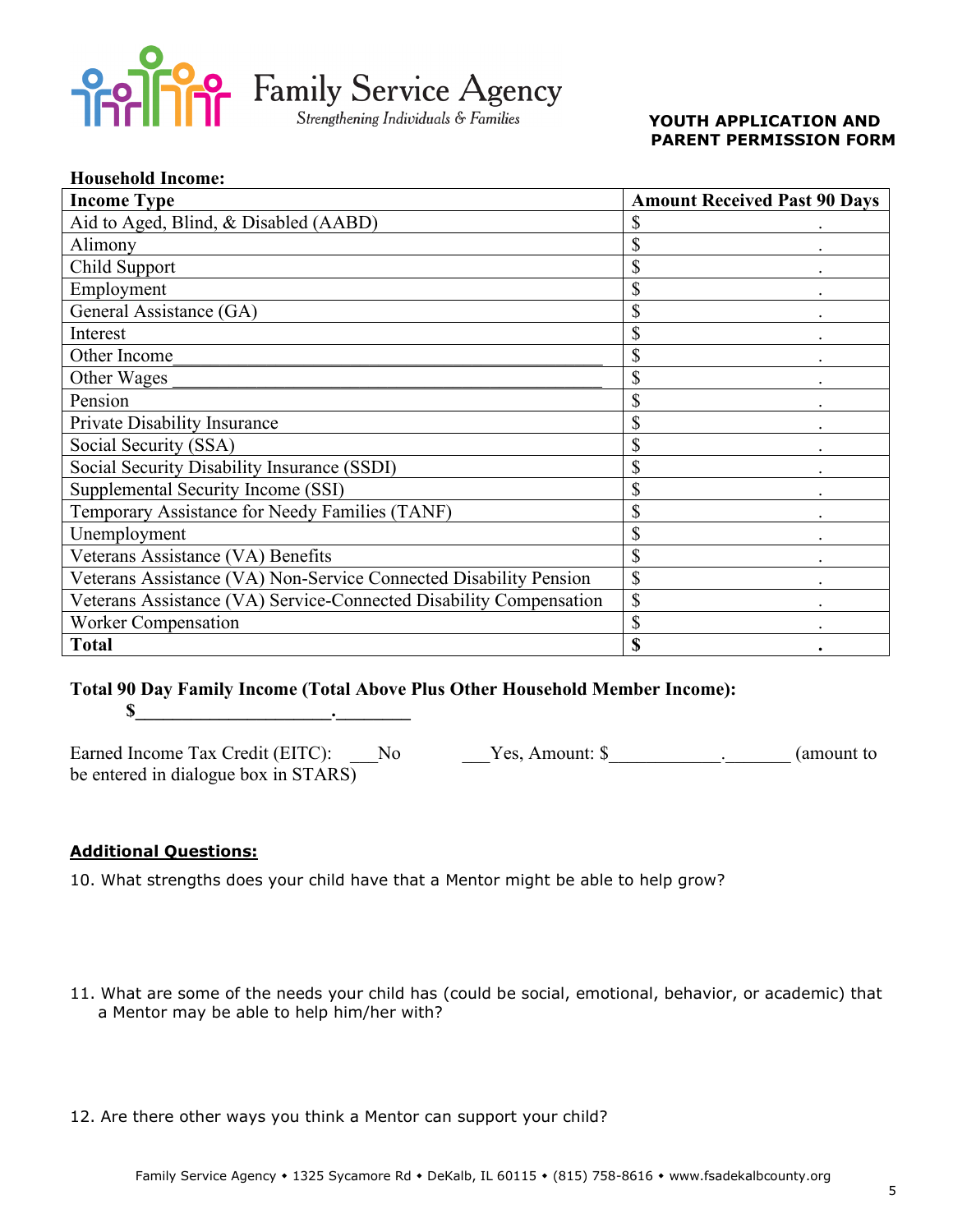

13. How would you describe the best mentor for your child?

*We will make every effort to honor your preferences for your child's mentor. FSA's Youth Mentoring does not discriminate on the basis of race, ethnicity, gender, marital status, sexual orientation, or religion. [If applicable:* Youth Mentoring also matches boys with female volunteers when there is a lack of male volunteers available].

- 14. Is there anything else we need to know before matching your child with a Mentor?
- 15. Do you anticipate any significant life changes over the next year or have you had any in the past year (i.e. moving, child changing schools, etc.)?
- 16. Does your child have any medical conditions (including food allergies) that might affect him or her participating in activities with a Mentor?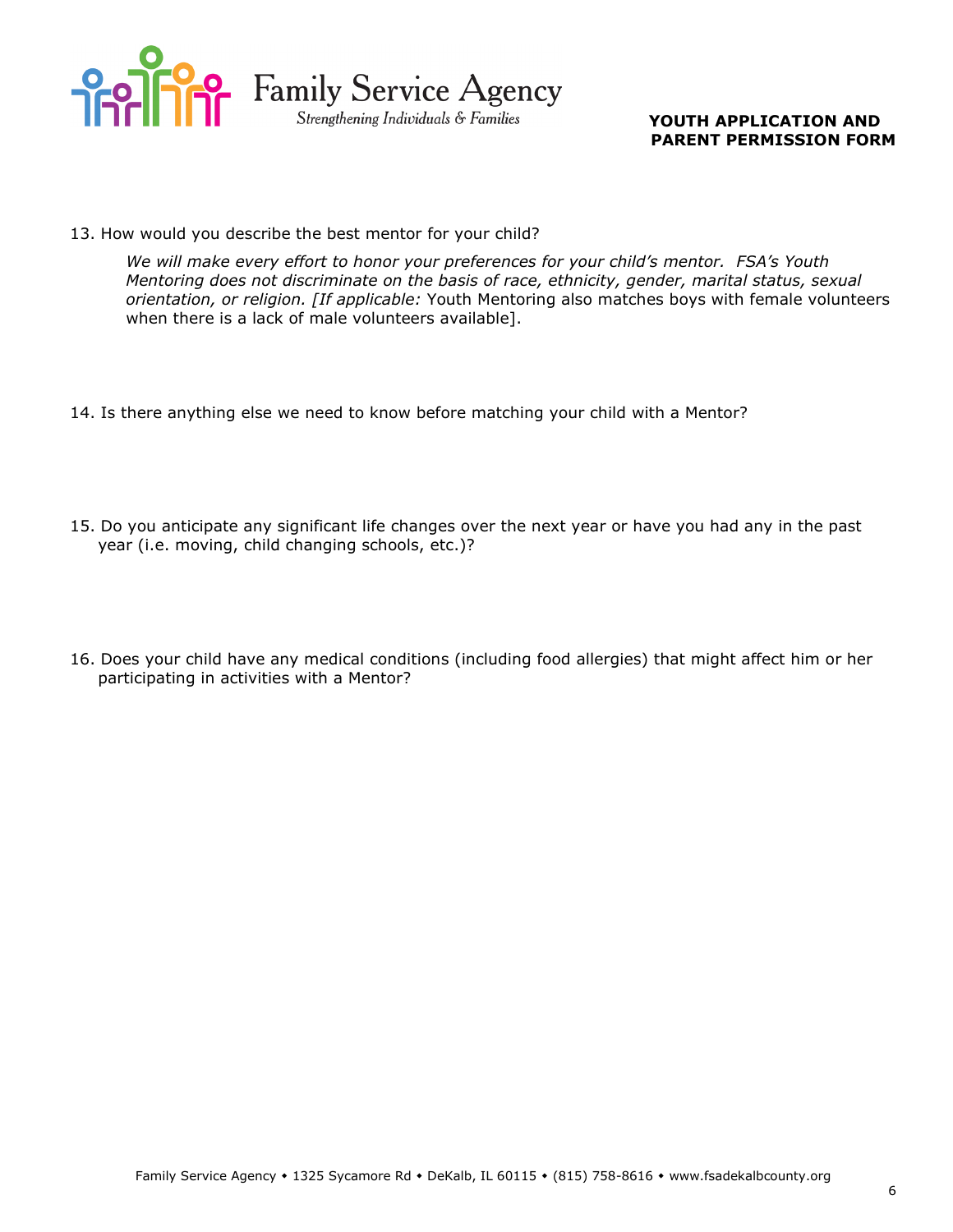

#### **Parent Report on the Child**

| Child:                 | Parent: |  |
|------------------------|---------|--|
| Youth Mentoring Staff: | Date:   |  |

#### INSTRUCTIONS:

This form is used to report the child we have enrolled in our program who will being mentored.

The following definitions are offered to clarify the items on the reverse side of this form. Note that these items are somewhat general. You're encouraged to report on your own specific observations within the general meaning of these definitions. Any questions should be referred to FSA Youth Mentoring staff.

#### GOAL AREA #1: CONFIDENCE

- 1) Self confidence *A sense of being able to do or accomplish something.*
- 2) Able to express feelings *Is able to reveal, talk about, or discuss feelings.*
- 3) Can make decisions *Thinks before acting and is aware of consequences of behavior.*
- 4) Has interests or hobbies *Pursues activities such as reading, sports, music, computers, etc.*
- 5) Personal hygiene, appearance *Dresses appropriately and keeps self neat and clean.*
- 6) Sense of the future *Knows about educational and career opportunities.*

#### GOAL AREA #2: COMPETENCE

- 7) Uses community resources *Partakes in service activities, libraries, recreation, church/other faithbased activities.*
- 8) Uses school resources *Uses the library, guidance counselors, tutorial centers.*
- 9) Academic performance *Makes good grades or improves grades.*
- 10) Attitude toward school *Is positive about going to school and abut what can be learned.*
- 11) School preparedness *Completes homework and other assignments.*
- 12) Classroom participation *Actively takes part in learning; responds to questions.*
- 13) Classroom behavior *Pays attention in class; isn't disruptive.*
- 14)Able to avoid delinquency *Refrains from behaviors that are illegal for person of his or her age.*
- 15)Able to avoid substance abuse *Doesn't use illegal or harmful substances (e.g., drugs, alcohol, tobacco)*.
- 16)Able to avoid early parenting *Doesn't engage in sexual behavior likely to result in early parenting.*

#### GOAL AREA #3: CARING

- 17)Shows trust toward you *Isn't reluctant to confide in you, to accept your suggestions.*
- 18)Respects other cultures *Doesn't stereotype or put down other ethnic, racial, language, or national groups.*
- 19)Relationship with family *Interacts well with other family members.*
- 20)Relationship with peers *Interacts well with persons of own age.*
- 21)Relationship with other adults *Has good interactions with other adults who are not family members.*

(continued on the next page)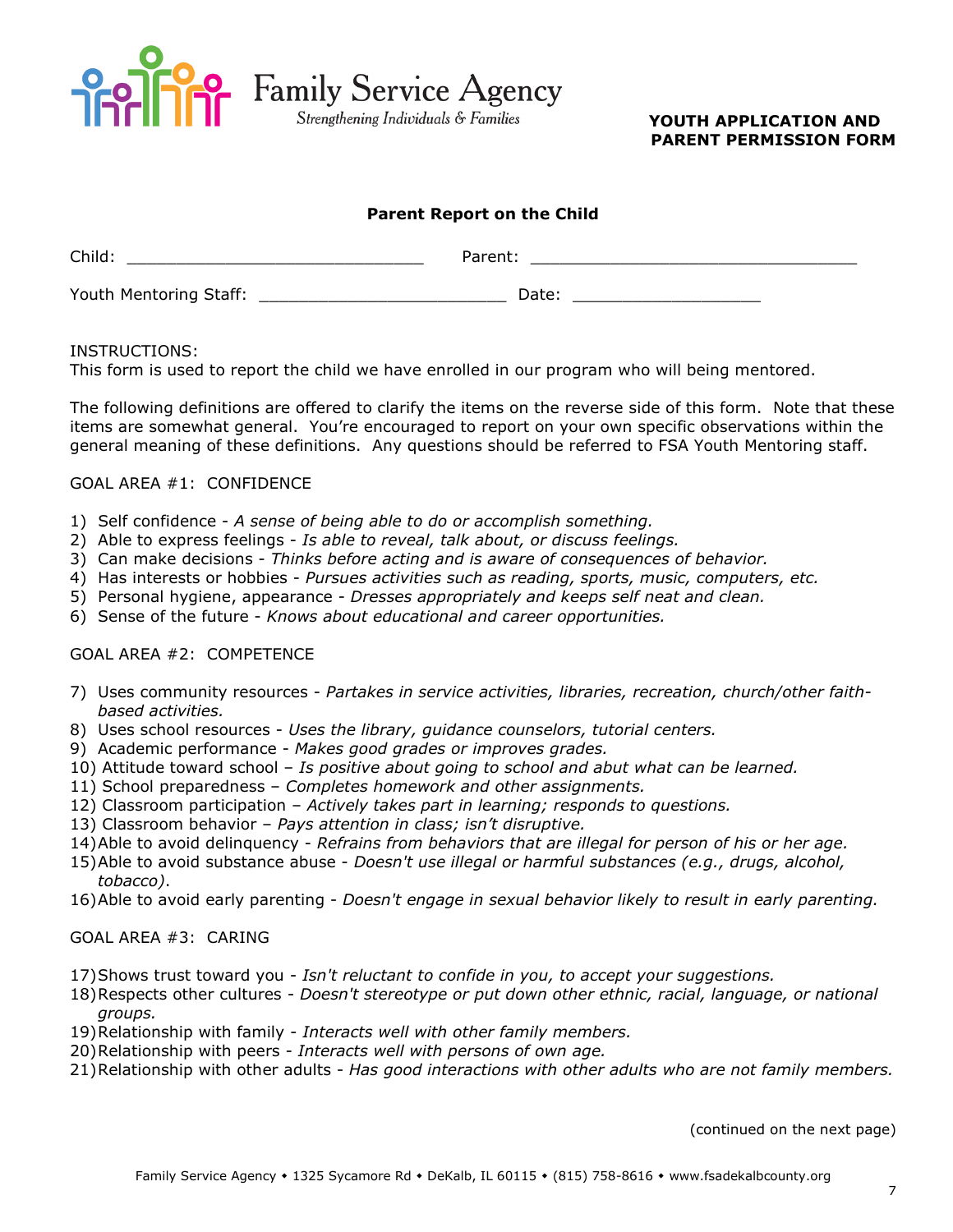

#### **Parent Report on the Child** (cont'd)

We would like you to describe your child in the following areas, using the rating system of Well Above Average (for children the same age as your child), Above Average, Average, Below Average, Well Below Average. The definitions for each Please check one box in each row.

#### **CONFIDENCE**

- **1.** Self-confidence **Nell Above Average Average Average** Below Average
- **2.** Able to express feelings  $\Box$  Well Above Average  $\Box$  Average  $\Box$  Below Average
- **3.** Can make decisions  $\Box$  Well Above Average  $\Box$  Average  $\Box$  Below Average
- **4.** Has interests or hobbies  $\Box$  Well Above Average  $\Box$  Average  $\Box$  Below Average
- **5.** Personal hygiene Well Above Average Average Below Average
- **6.** Sense of the future  $\Box$  Well Above Average  $\Box$  Average  $\Box$  Below Average

#### **COMPETENCE**

- 1. Uses community resources  $\Box$  Well Above Average  $\Box$  Average  $\Box$  Below Average
- 2. Uses school resources  $\Box$  Well Above Average  $\Box$  Average  $\Box$  Below Average
- 3. Academic performance Well Above Average Average Below Average
- 4. Attitude toward school  $\bigsqcup$  Well Above Average  $\bigsqcup$  Average  $\bigsqcup$  Below Average
- 5. School preparedness  $\Box$  Well Above Average  $\Box$  Average  $\Box$  Below Average
- 6. Class participation  $\Box$  Well Above Average  $\Box$  Average  $\Box$  Below Average
- 7. Classroom behavior  $\Box$  Well Above Average  $\Box$  Average  $\Box$  Below Average
- 8. Able to avoid delinguency  $\Box$  Well Above Average  $\Box$  Average  $\Box$  Below Average
- 9. Able to avoid substance abuse  $\Box$  Well Above Average  $\Box$  Average  $\Box$  Below Average
- 10. Able to avoid early parents  $\Box$  Well Above Average  $\Box$  Average  $\Box$  Below Average

#### **CARING**

- **1.** Show trust toward you  $\Box$  Well Above Average  $\Box$  Average  $\Box$  Below Average
- **2.** Respects other cultures  $\Box$  Well Above Average  $\Box$  Average  $\Box$  Below Average
- **3.** Relationship with family  $\Box$  Well Above Average  $\Box$  Average  $\Box$  Below Average
- **4.** Relationship with peers  $\Box$  Well Above Average  $\Box$  Average  $\Box$  Below Average
- **5.** Relationship with other adults  $\Box$  Well Above Average  $\Box$  Average  $\Box$  Below Average

#### **For Agency Use**

|       | Match ID: |                 | Date Completed: National Section of the Section of the Section of the Section of the Section of the Section of the Section of the Section of the Section of the Section of the Section of the Section of the Section of the Se | Length of match when administered:<br>(Specify in months/years) |                                                                          |  |
|-------|-----------|-----------------|--------------------------------------------------------------------------------------------------------------------------------------------------------------------------------------------------------------------------------|-----------------------------------------------------------------|--------------------------------------------------------------------------|--|
| Age:  |           |                 | $Sex: \Box Male \Box Female$                                                                                                                                                                                                   |                                                                 | Program: $\Box$ Community-Based $\Box$ Lunch Buddies $\Box$ After School |  |
| Race: | □ White   | $\square$ Black | □ Hispanic                                                                                                                                                                                                                     |                                                                 | □ Asian □ Native American<br>□ Other                                     |  |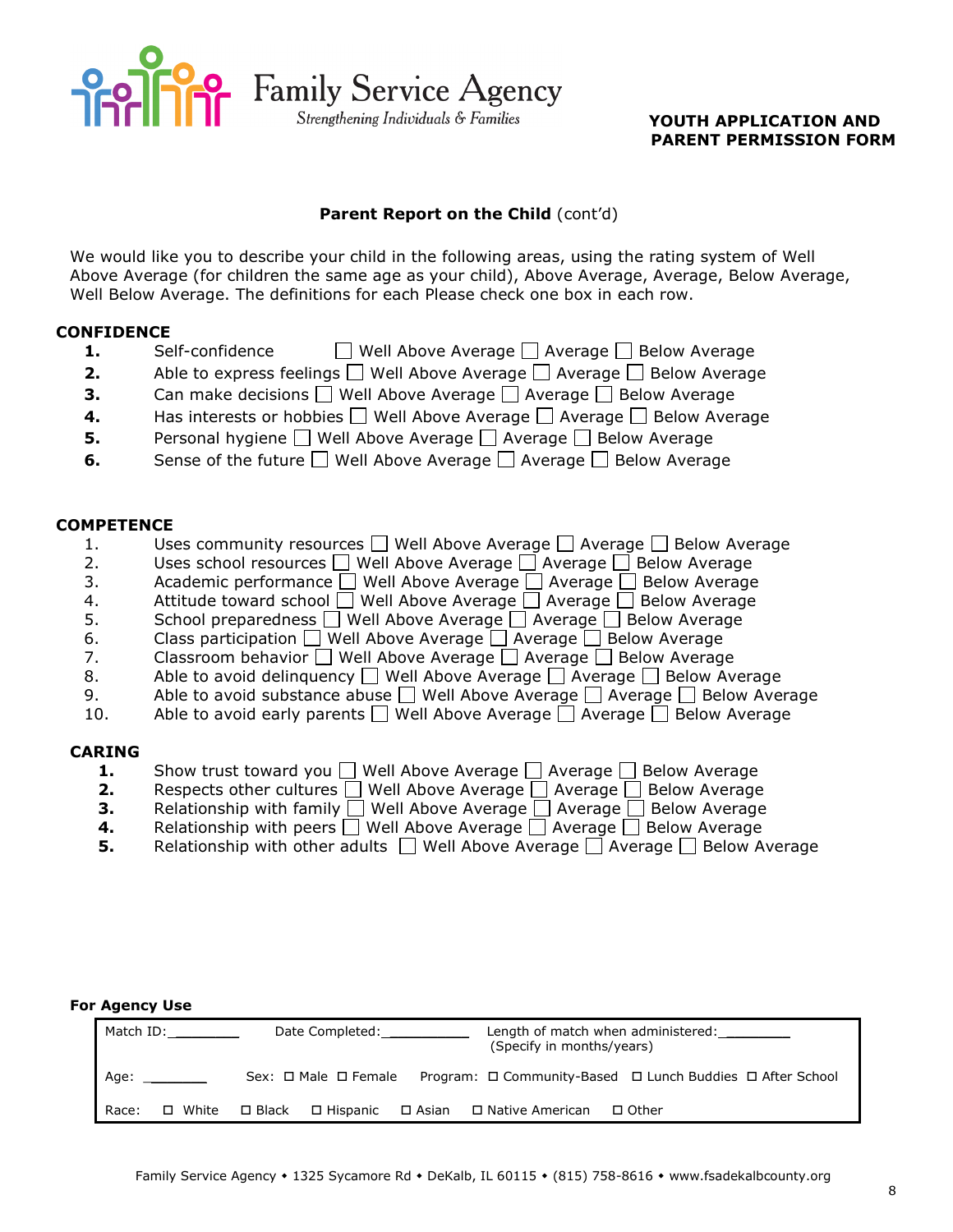

**Pop** Family Service Agency<br> *Strengthening Individuals & Families* YOUTH APPLICATION AND

Strengthening Individuals & Families

## **PARENT PERMISSION FORM**

#### **PARENT CONSENT FORM**

By signing below, I give permission:

- 1. For my child to participate in Family Service Agency's Youth Mentoring program;
- 2. To have my child participate in an enrollment interview conducted by FSA Youth Mentoring staff and complete questionnaires throughout his/her time in the program containing questions about school, home life, and personal interests;
- 3. For the exchange of information between FSA's Youth Mentoring and my child's school as it pertains to his/her match and attendance, performance and/or behavior in school;
- 4. For his/her school to provide social, attendance, and academic information about my child to FSA's Youth Mentoring (e.g. report cards, attendance, behavior reports and/or special education information);
- 5. For my child and I to complete a questionnaire containing questions about peer relationships, feelings about school, grades, educational expectations, parental relationships and attitudes toward risky behaviors ;
- 6. To have my child talk with a FSA Youth Mentoring staff person about personal safety;
- 7. For FSA's Youth Mentoring staff to provide contact information to the volunteer for the purpose of contacting my child;
- 8. For any duly designated representative of FSA's Youth Mentoring to secure necessary medical, hospital and/or surgical attention for my child;
- 9. I further state that I will not hold Family Service Agency of DeKalb County, or any of their officers, employees or volunteers liable for giving such consent.

I understand that the program is not obligated to match my child with a volunteer and that as part of the enrollment process I may be asked to provide additional information. I understand that the information I provide in the enrollment process will be kept confidential, unless disclosure is required by law and with exceptions noted. I understand that incidents of child abuse or neglect, past or present, must be reported to proper authorities. I understand that certain relevant information about my child will be discussed with the volunteer who is a prospective match (i.e. demographic information, information relevant to volunteer preferences, and information shared in my child's in-take interview).

I certify that all of the information on this form is true and correct and that all income is reported. I understand this information is being given for the purpose of grant reporting, that the information on this application may be verified, and that deliberate misrepresentation of the information may subject me to prosecution under applicable state and federal laws. I understand this information will not affect my qualification for the program.

I do hereby release the organization and its employees, agents, members, volunteers and all other persons on its behalf from any and all liability for any damage or injury which such child might sustain while participating in said program and activities, including but not limited to any liability to any right of action that may occur to such child directly, or to me as his/her guardian. I understand that this information may be shared with the school or with partnership agencies when applicable.

I understand that if my child is being matched in a community or site-based program, then transportation of my child with his/her mentor will be pre-arranged between myself, my child and his/her mentor. I understand that Family Service Agency has completed and approved the volunteer's ability to transport my child based on their acceptance as a volunteer. I further understand it is my responsibility to verify said acceptance prior to transportation.

(continued on the next page)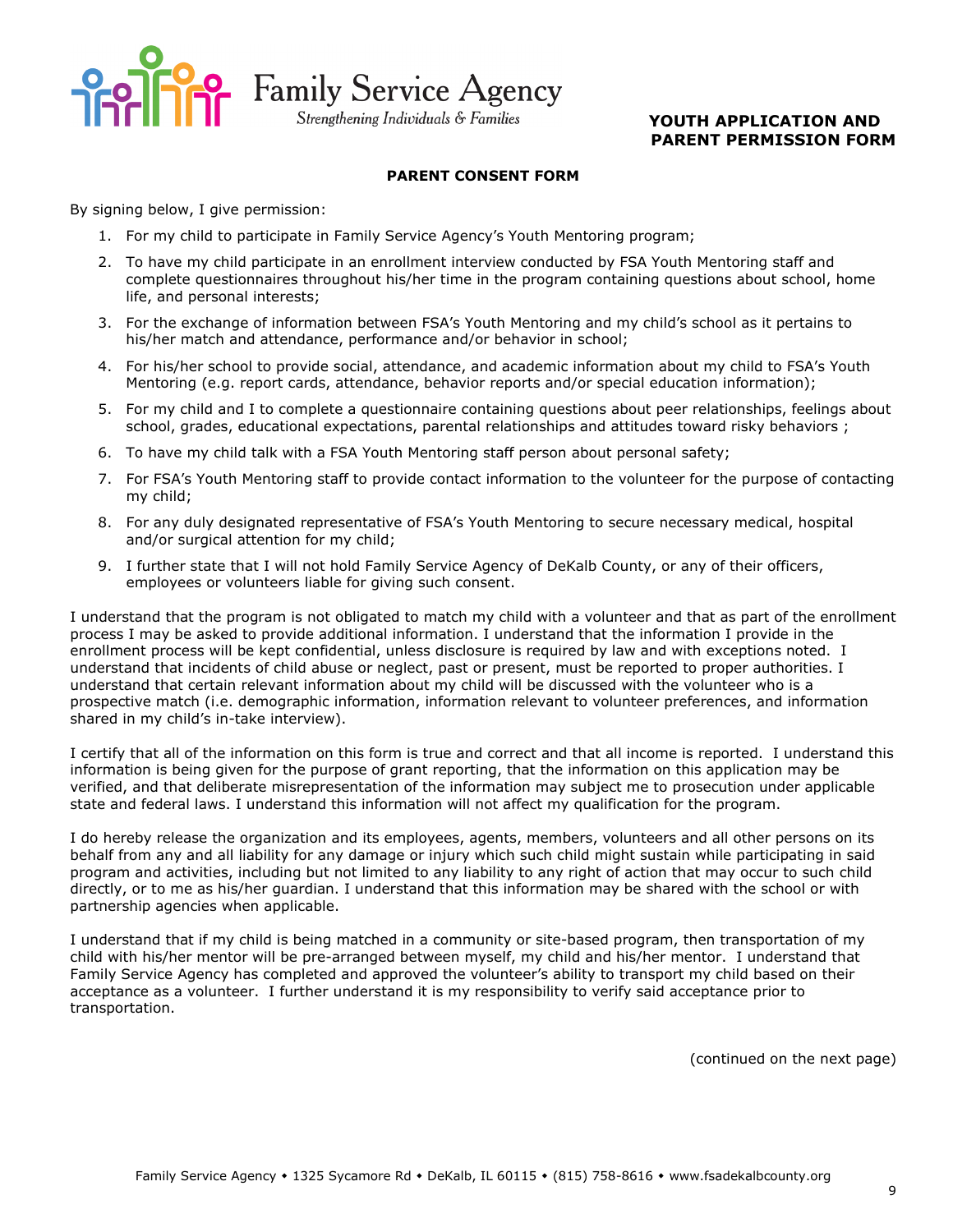

If my child is matched with a Mentor, I agree to support my child's match by reviewing the program and safety information given to me by FSA's Youth Mentoring program, communicating with FSA's Youth Mentoring staff at least once per month for the  $1<sup>st</sup>$  year of the match and once every other month for the subsequent years after, for the duration of the match relationship. I will immediately report any concerns I might have to the school or FSA's Youth Mentoring staff. Failure to maintain contact with FSA's Youth Mentoring staff will result in suspension or termination of the match.

This authorization shall be effective and continually in force, to the extent permitted by law, from the date of this authorization until revoked by the parent/guardian with written notice.

Parent/Guardian Signature: **with a set of the set of the set of the set of the set of the set of the set of the s** 

#### **Publicity Release**

Family Service Agency of DeKalb County frequently uses photographs of local matches to market the program. I hereby **DO** *\_\_\_\_\_DO NOT* give my permission for Family Service Agency to photograph my child for use at the Family Service Agency office, in newspapers, on social media, video (like or not limited to: YouTube, FSA website) or any other media for the purposes of publicity or marketing.

**Parent/Guardian signature: \_\_\_\_\_\_\_\_\_\_\_\_\_\_\_\_\_\_\_\_\_\_\_\_\_\_ Child's Name:\_\_\_\_\_\_\_\_\_\_\_\_\_\_\_\_\_\_\_\_\_\_**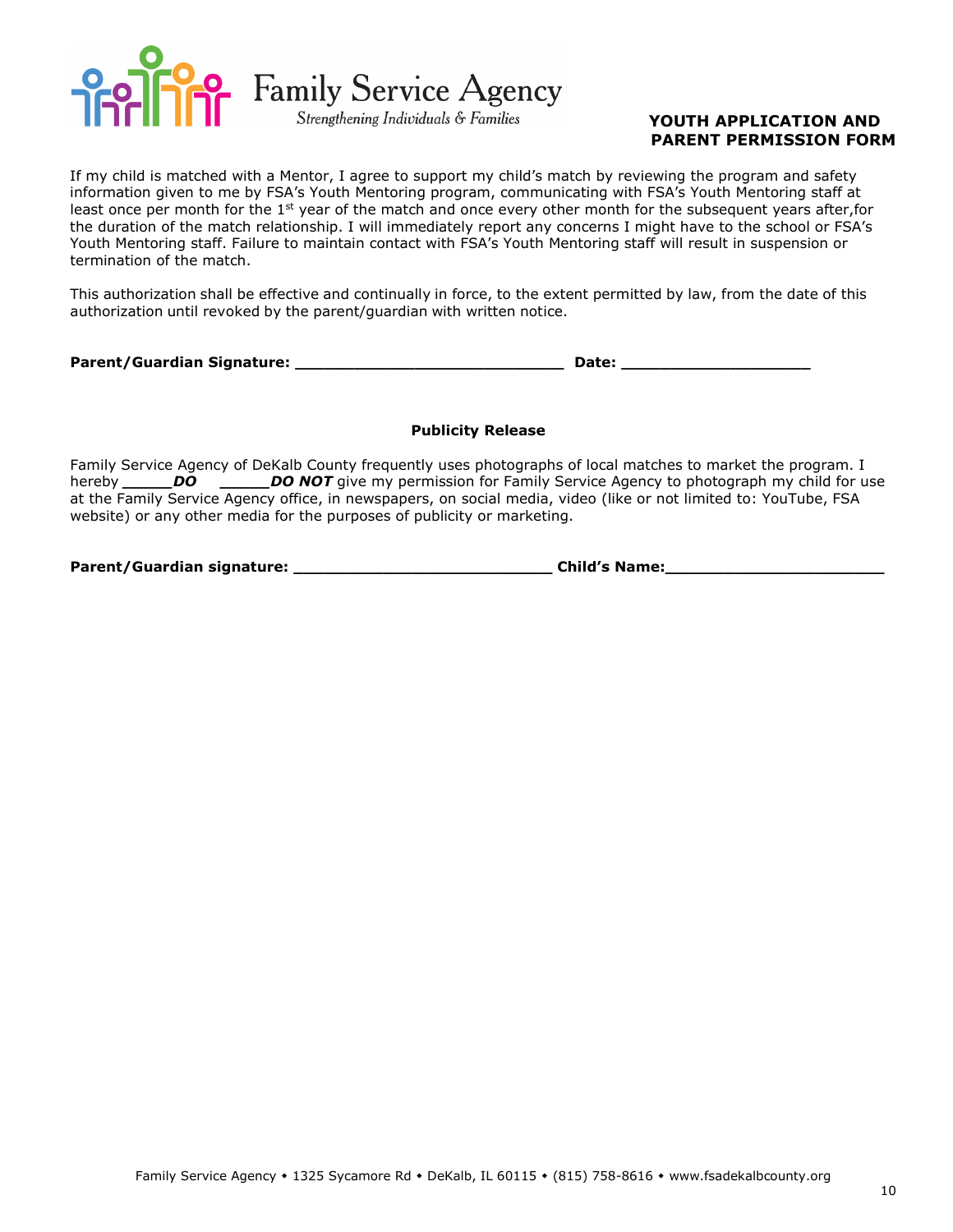

**POO** Family Service Agency<br> *Strengthening Individuals & Families* YOUTH APPLICATION AND

Strengthening Individuals & Families

## **PARENT PERMISSION FORM**

#### **Child Medical Information**

This is to be used in the event of illness or physical injury to my child during any activity of Family Service Agency's Youth Mentoring program.

|        | hereby authorize any duly designated representative of FSA's                                   |
|--------|------------------------------------------------------------------------------------------------|
|        | (Parent / Guardian)                                                                            |
|        | Youth Mentoring program to secure necessary medical, hospital and/or surgical attention for my |
| child, | . I further state that I will not hold Family Service                                          |
|        | (Child's full name)                                                                            |

Agency of DeKalb County, or any of their officers, employees or volunteers liable for giving such consent. If practical under the circumstances, these medical services are to be performed by:

Physician:\_\_\_\_\_\_\_\_\_\_\_\_\_\_\_\_\_\_\_\_\_\_\_\_\_\_\_\_\_\_\_\_\_\_\_\_\_\_\_\_ Phone #: \_\_\_\_\_\_\_\_\_\_\_\_\_\_\_\_\_\_ If this physician is not available, I hereby give permission for any licensed medical doctor or licensed paramedic to perform any and all necessary medical procedures.

The health insurance company or agency responsible for payment of the child's medical expenses is:

\_\_\_\_\_\_\_\_\_\_\_\_\_\_\_\_\_\_\_\_\_\_\_\_\_\_\_\_\_\_\_\_\_\_\_\_\_\_\_\_\_\_\_\_\_\_\_\_\_\_\_\_\_\_\_\_\_\_\_\_\_\_\_\_\_\_\_\_\_\_\_\_\_\_\_\_\_\_\_\_\_

Medicaid Card #: \_\_\_\_\_\_\_\_\_\_\_\_\_\_\_\_\_\_\_\_\_\_\_\_\_\_\_\_\_\_\_\_\_\_\_

In case of emergency, please notify:

| (1)       |                   |                                     |     |
|-----------|-------------------|-------------------------------------|-----|
| Name      | Phone #           | Relationship to child:              |     |
| Address   | City              | <b>State</b>                        | Zip |
| (2)       | or                |                                     |     |
| Name      | Phone #           | Relationship to child:              |     |
| Address   | City              | <b>State</b>                        | Zip |
| Signature | <b>Print Name</b> |                                     |     |
| Date      |                   | Witness / FSA Youth Mentoring Staff |     |

Release of information Disclosure:

We ask parents to sign the Release of Information to help us to better support you, the family, and children in the program. This includes contact information should we lose contact with you for some reason, school attendance, behavior/office referrals, schedule, family living situations and IEP. The purpose of this release is not to obtain a copy of the IEP. This release is to allow us to talk with you and the school regarding topics that are covered through an IEP. As we develop match goals between your child and the mentor, there is the potential for the mentor to influence academic success. Understanding IEP goals, assists us in developing goals for the match that support academic success.**This release is required for lunch buddies in order for us to coordinate the match meetings with your child's school.**